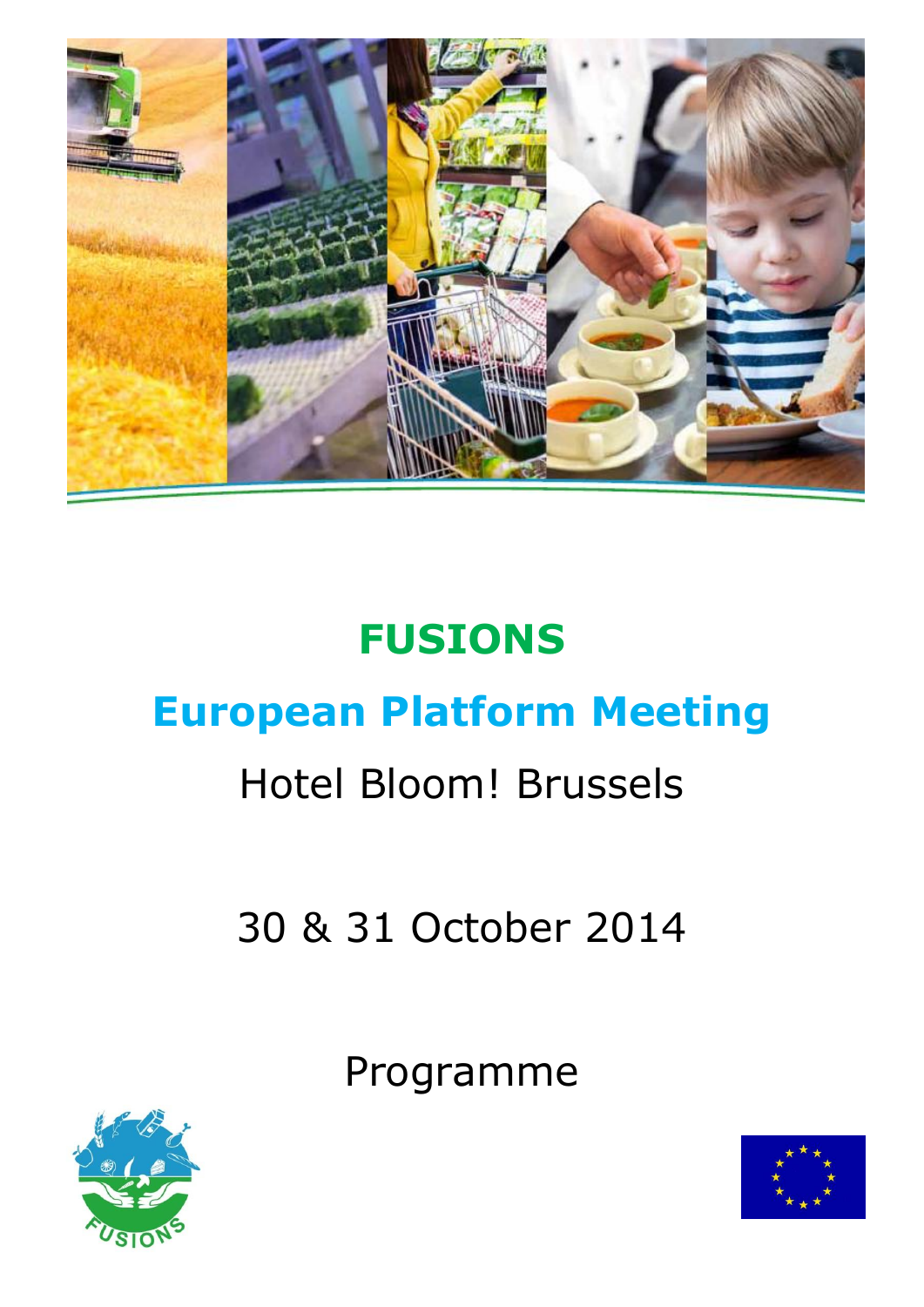## **Thursday 30 October**

| <b>Time</b>         |                                                            |
|---------------------|------------------------------------------------------------|
| <b>11.30 hrs</b>    | Registration desk open at the PATIO<br>Coffee & networking |
| $12.00 - 13.00$ hrs | Networking Lunch at the PATIO                              |
| $13.00 - 14.30$ hrs | <b>Plenary session at the FORUM</b>                        |

- *Introduction* Welcome & FUSIONS Project update **Toine Timmermans** Wageningen UR, NL, Coordinator to FUSIONS
- *Key notes* **Chantal Bruetschy** EC - DG Health & Consumers *EU policy developments on food waste prevention & social innovation*

#### **Kai Robertson**

WRI - World Resources Institute *Update on the Global Food Loss & Waste Measurement Protocol*





*Table top interview with the key note speakers and FUSIONS representatives Moderated by Toine Timmermans*

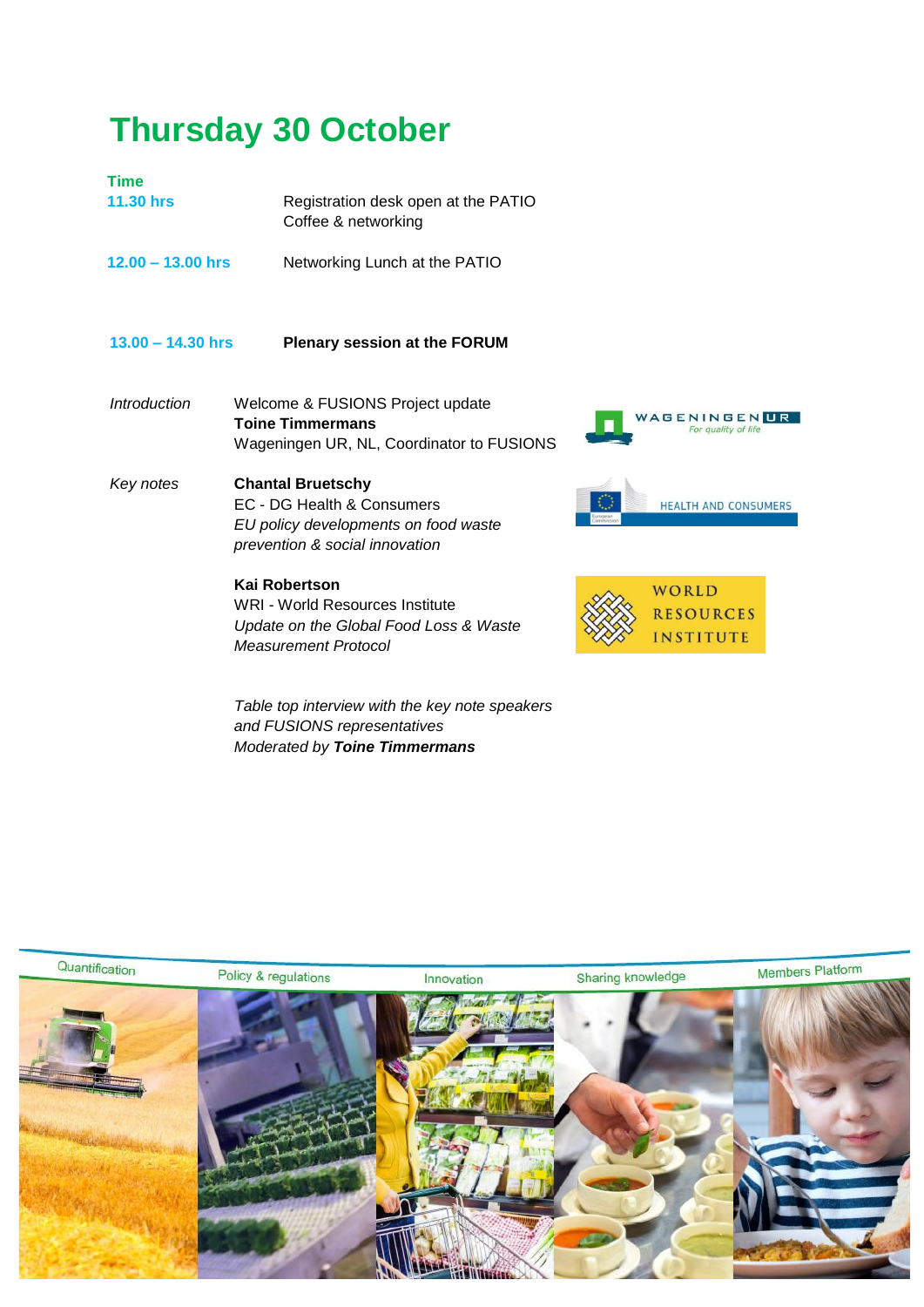### **Time**

**14.30 – 15.30 hrs Consultation session round 1 at the FORUM**

### **Exploring social innovation to reduce food waste**

WRAP is leading the Feasibility Study activities of FUSIONS, testing the impact social innovation can have on food waste reduction. Three reports have been produced to date on social innovation, which can be found at [www.eu-fusions.org/publications.](http://www.eu-fusions.org/publications) They describe what social innovation is, how the feasibility studies have been selected, and how policy might help enable and facilitate more social innovation projects to be initiated and scaled up.

For the European Platform Meeting, WRAP is keen to explore two key areas alongside providing an update on the feasibility study projects being operated by FUSIONS, the two areas are:

How can we support and scale social food waste prevention projects? innovation projects that are reducing food waste?

How can we maximise the social benefits from social innovation

#### *Introduction* **Sophie Easteal** WRAP, UK

*The role of social innovation in preventing food waste - introducing the FUSIONS feasibility studies*

*Inspiration Interviews*

*Benefiting people through food waste prevention social innovation projects*

**Alexander Theodorisis** Boroume, Greece *A volunteer initiative on independent food redistribution in Greece*

**Felicitas Schneider**  BOKU, Austria *Measurement approaches for social innovations in food waste prevention*

#### **Marine Lafon**

Disco BôCô, France *Create a viral format of events where participants use discarded fruit and veg as they learn new skills in a convivial atmosphere, reducing social isolation and food waste*

*Q & A with the interview panel followed by table top discussions*



Universität für Bodenkultur Wien





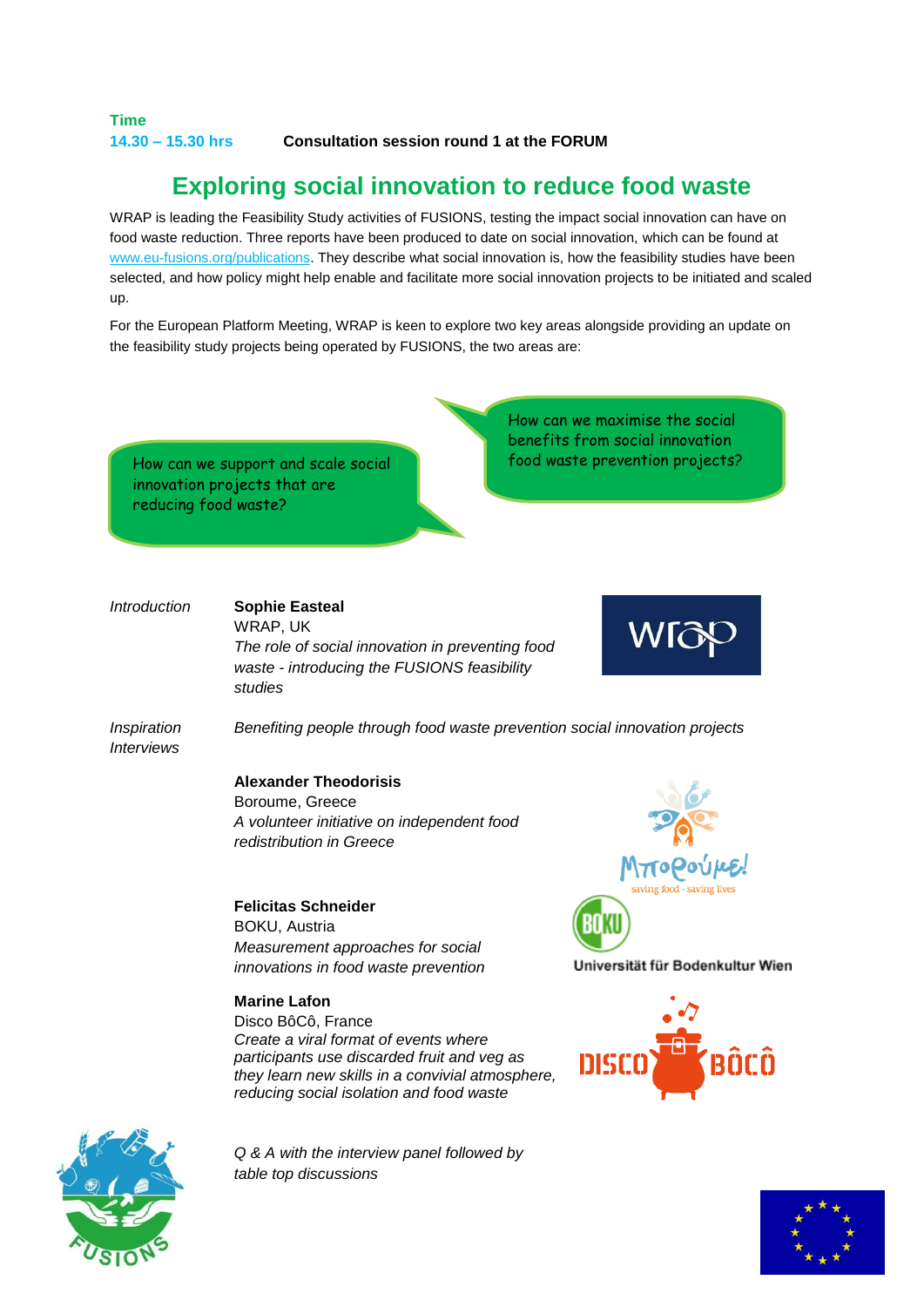**Time 15.30 – 16.00 hrs Coffee Break at the PATIO**

**16.00 – 17.30 hrs Consultation session round 2 at the FORUM**

### **Supporting and scaling social innovation to reduce food waste**

*Moderated by* **Sophie Easteal** WRAP, UK

*Inspiration pitches*

**Markus Hurschler** Foodwaste.che, Switzerland *Introducing 'Our Common Food' and entrepreneurship programme*

**Michael Minch Dixon** Snact, UK *Maximising business success and reducing food waste*

**Joris Depouillon & Alice Codsi**  Food Surplus Entrepreneurs Network *Supporting food surplus entrepreneurs to grow and scale their activities*

*Table top facilitated discussions*









#### **17.30 hrs Closing and Thank you**

**Networking Drinks & Bites at the PATIO**

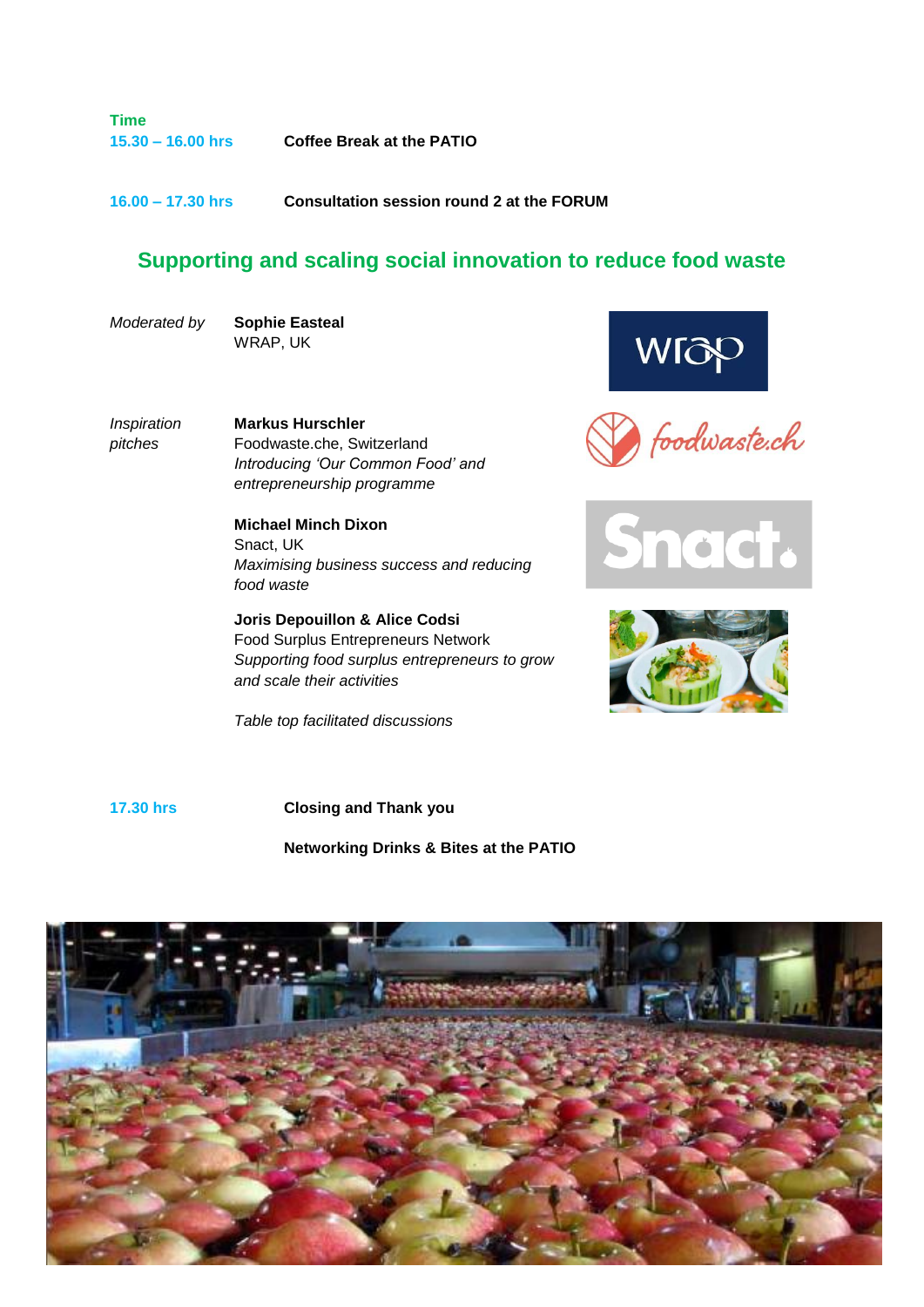

## **Friday 31 October**

| <b>Time</b>       |                                                   |                                           |
|-------------------|---------------------------------------------------|-------------------------------------------|
| 8.30 hrs          | Registration desk open at the PATIO               |                                           |
|                   | Coffee & networking                               |                                           |
| $9.00 - 9.35$ hrs | <b>Plenary session at the FORUM</b>               |                                           |
| Welcome           | Outline of today                                  |                                           |
|                   | By Toine Timmermans                               | <b>WAGENINGENU</b><br>For quality of life |
|                   | Wageningen UR, NL, Coordinator to FUSIONS         |                                           |
| <b>Key Note</b>   | Karin Östergren                                   |                                           |
|                   | SIK, Sweden                                       |                                           |
|                   | Reliable data for quantifying food waste in EU 28 |                                           |
|                   |                                                   |                                           |

**9.45 – 11.00 hrs Break-out Consultation Sessions Round 3**

### **Quantification: guidelines & data gathering**

SIK is leading the Quantification activities of FUSIONS, developing an definitional framework and methodologies for measuring food waste, its environmental, social and economic impact and working towards reliable data and harmonising food waste monitoring throughout the EU 28 by delivering the FUSIONS Manual. To date, five important reports have been published on this topic: the definitional framework for food waste, reviews of food waste reporting methodology & practice, the EUROSTAT reporting method & statistics, a standard approach on quantitative techniques and an overview of food waste drivers along the food supply chain. The scope and outline of the Manual is also available to the FUSIONS Members. The publications can be found at www.eu-fusions.org/publications.

For the European Platform Meeting the consultation sessions will address the quantification of food waste from two perspectives, the European/National perspective and the stakeholder perspective. The main questions addressed are:

What is the readiness for producing good food waste statistics within EU and what can be achieved by 2025?

What is in it for me? How to benefit from knowing the kilograms and how to use it in a proactive way?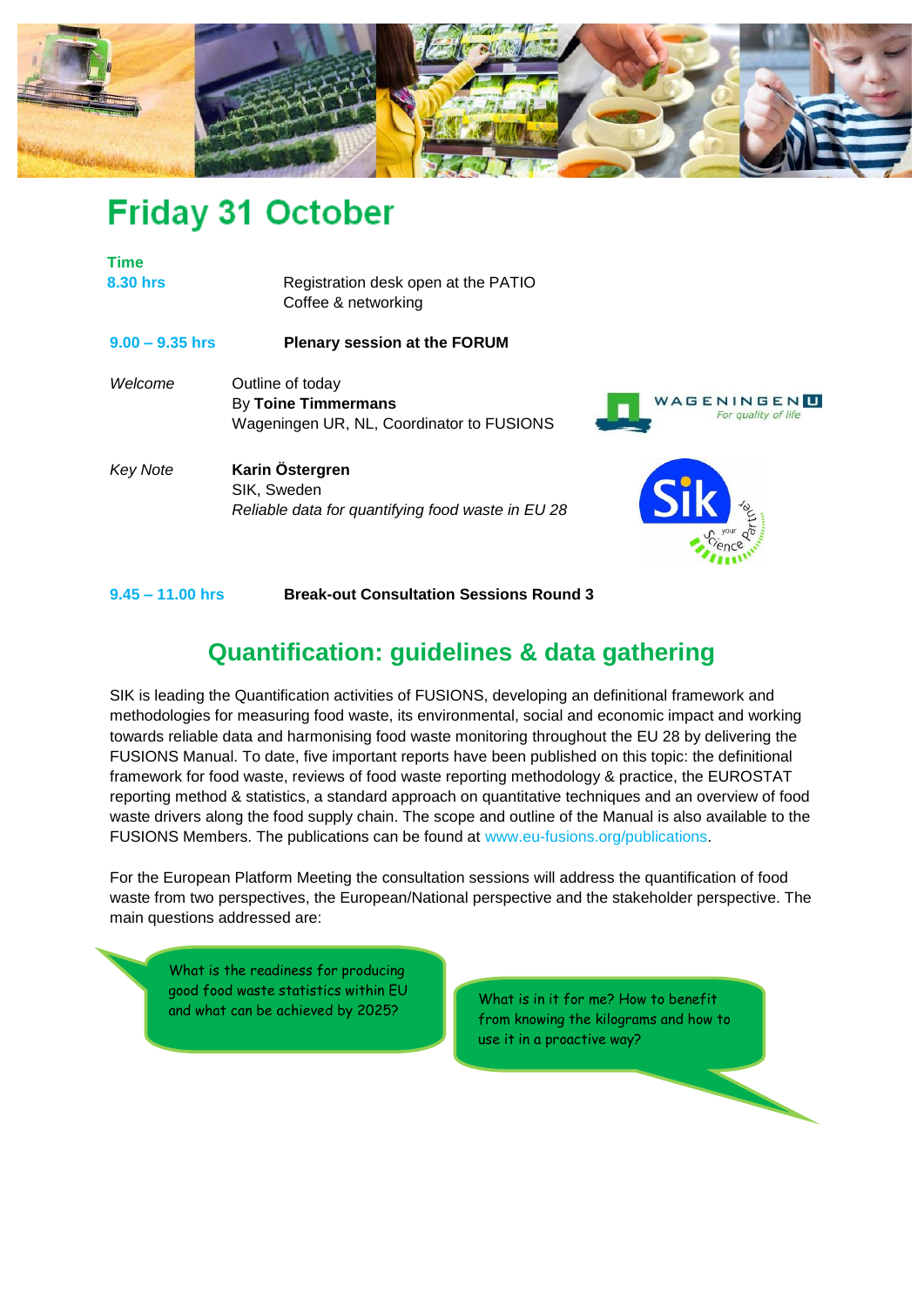### **Producing good & reliable food waste statistics in the EU**

Given the European goal to reduce food waste with 30% by 2025, how can FUSIONS' activities on quantification & harmonisation contribute in achieving the EC targets? FUSIONS has proposed a new definitional framework and is seeking how present information and management systems can deliver in achieving national and European levels of food waste statistics. What can be delivered today and what is needed in addition to collect qualitative and reliable data? What is the readiness for producing good European food waste statistics and what level of detail is possible today and towards 2025? How to make use of stakeholder data for national & European monitoring purposes?

These questions will be addressed in interactive sessions introduced by inspiration pitches from practice. The outcomes of all sessions will be reported on by the FUSIONS team and made available through our website.

#### **Session 3.1**

*Moderated by* **Karin Östergren** SIK, Sweden

*Inspiration Pitches*

### **Ingela Dahlin**

Denmark)

*kitchens*

Livsmedelsverket: Swedish National Food Agency, Sweden *The role of trade standards in primary production, food industry & retail and how to measure liquid waste in households*

**Johanne Sønderlund Birn** (Agrotech,

*Food waste reduction measurement & measures for producers and large scale* 







**Session 3.2**

*Moderated by* **Clementine O'Connor** BIO for Deloitte, France

*Inspiration Pitches*

**Odile Le Boloch**  Irish Environmental Protection Agency, Ireland *Irish food waste prevention strategy*

**Alfred Vara Blanco** (ARC Waste Agency of Catalonia, Spain) *General program for the prevention and management of waste and resources of Catalonia for 2013-2020 (PRECAT20)*





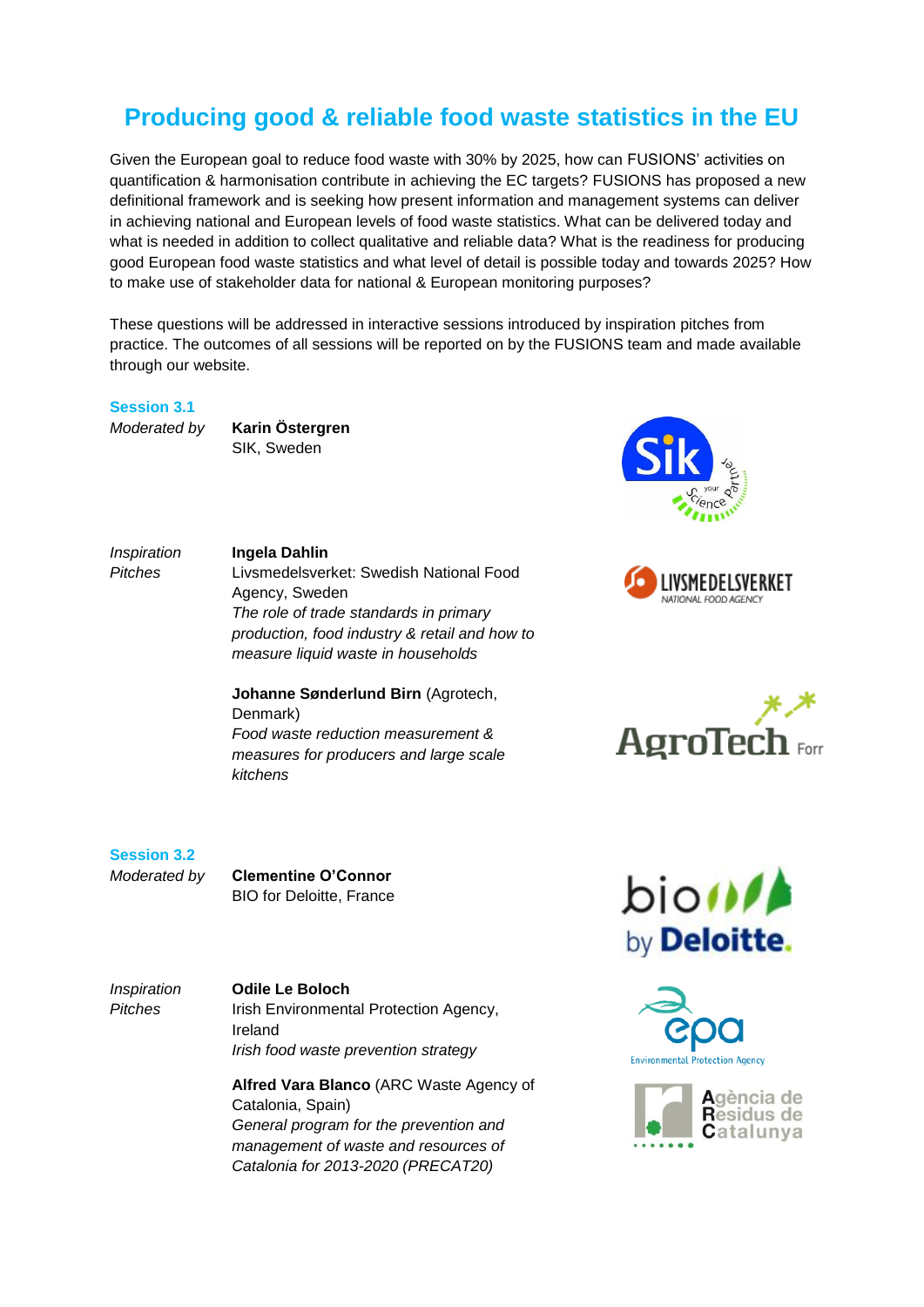#### **Session 3.3**

*Moderated by* **Ole Jørgen Hanssen Ostfold Research, Norway**

#### **Paco Muñoz Gutiérrez**

UAB : Universitat Autonòma de Barcelona, Spain *Assumptions & estimations used for measuring food waste in households, retail & hospitality sector in the Catalan region.*

## **Ann Marie Manhart** Envicient, Austria

*Methodology of quantifying food waste in restaurants*



Universitat Autonoma de Barcelona



**11.00 – 11.30 hrs Coffee Break at the PATIO**

**11.30 – 13.00 hrs Break-out Consultation Sessions Round 4**

### **Quantification: Measuring for impact & efficiency**

How to use the numbers? Once the kilograms are established, the next steps towards reducing food waste need to be taken. And, when measures are implemented, how can you measure for impact? How to benefit from knowing the kilograms and turn the numbers into an efficient use of resources? How to create added value in reducing the environmental, social and economic impact of food waste from a stakeholder, national and European perspective? What is needed to successfully follow up and communicate on the desired impacts? These questions will be addressed in interactive sessions introduced by inspiration pitches from practice. The outcomes of all sessions will be reported on by the FUSIONS team and made available through our website.

#### **Session 4.1**

*Moderated by* **Camelia Bucatariu** FAO Food and Agriculture Organisation of the United Nations

*Inspiration Pitches*

#### **Paul Featherstone** EFFPA – European Former Food Processors Association, EU *Action for high end valorisation of former food stuff into feed*

**Müge DeBrun** Creafem, Belgium *Industry food waste project on valorising residual flows in the food processing sector*





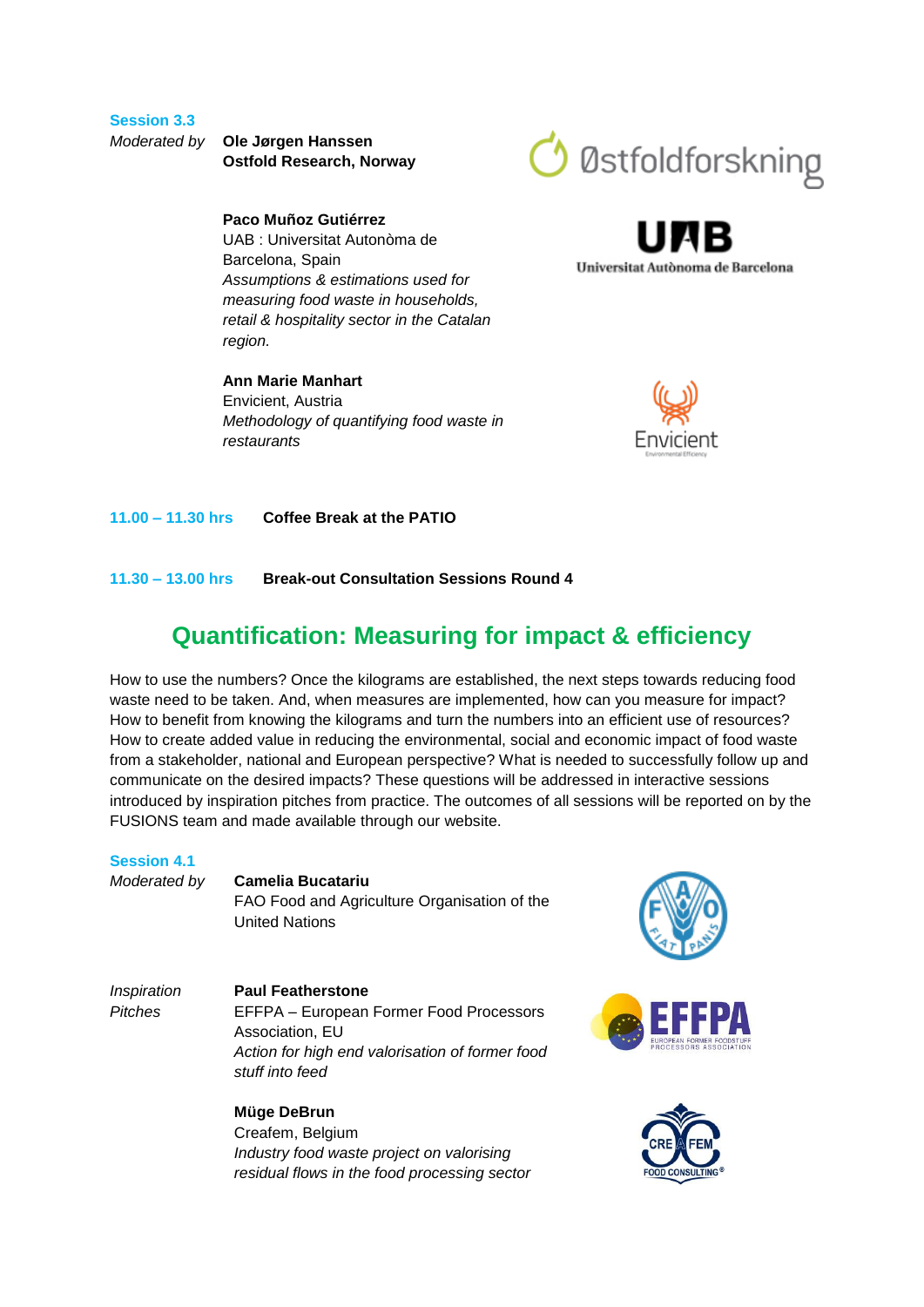| <b>Session 4.2</b> |  |
|--------------------|--|
|                    |  |

| Moderated by | <b>Graham Moates</b>           |  |
|--------------|--------------------------------|--|
|              | Institute of Food Research, UK |  |

*Inspiration Pitches*

**Clementine O'Connor**, associate UN Environmental Programme *Improving impact : update on the Think.Eat.Save campaign*

#### **Annika Marniemi** Kuluttaja-liitto: Consumers Union of Finland *Food waste prevention communications programme in Finland*

#### **Session 4.3**

*Moderated by* **Felicitas Schneider** BOKU – Universität für Bodenkultur Wien

*Inspiration Pitches* **Jane Bickerstaffe** INCPEN – Industry Council for Research on Packaging and the Environment, EU *Research & communication on reducing environmental impact targeting packaging in the food industry*

#### **Andrew Shakman** Leanpath, USA *Automated food waste measurements to improve the environmental sustainability of foodservice organisations*

**13.00 – 14.00 hrs Networking Lunch at OO!**











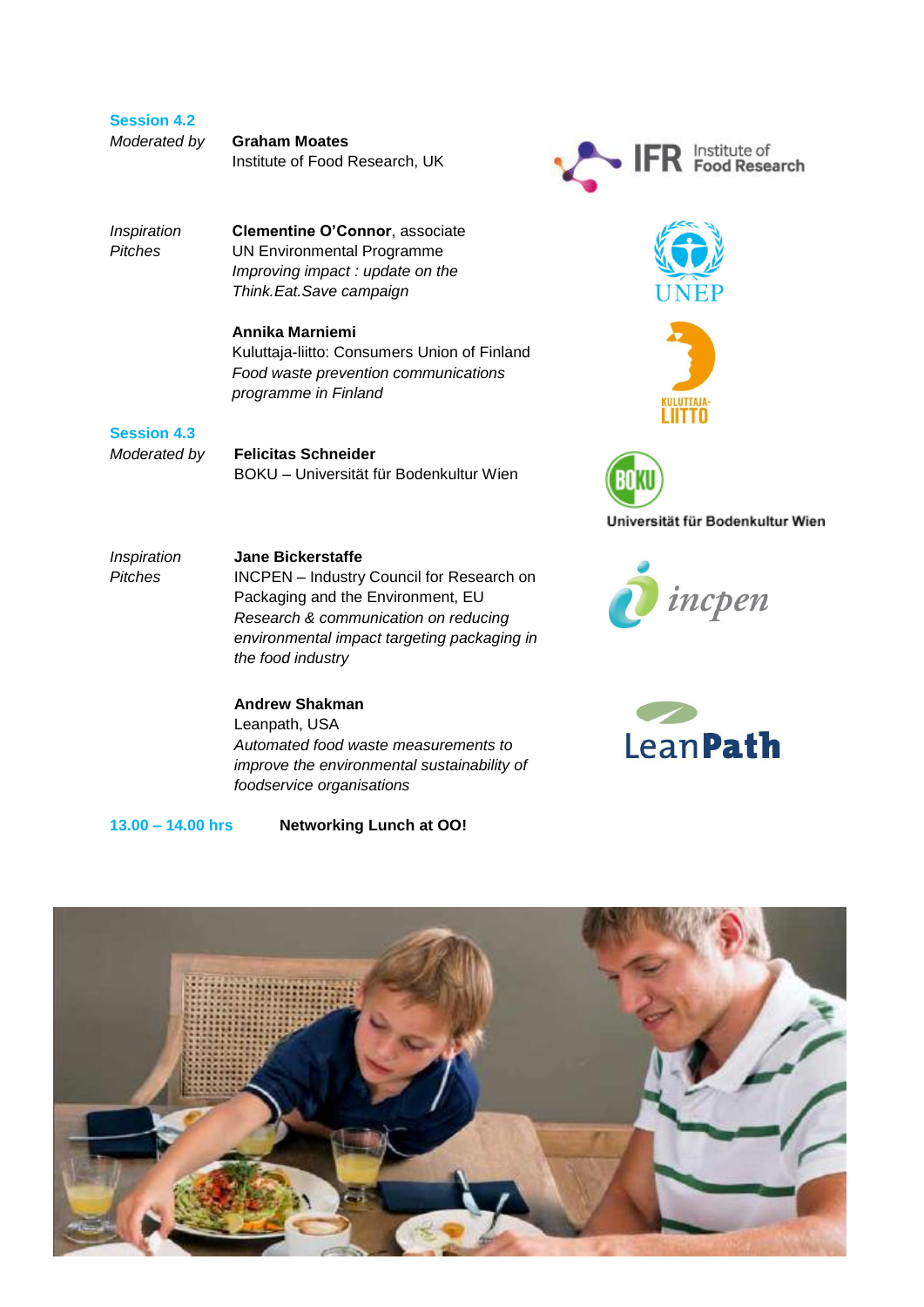#### **14.00-14.35 hrs Plenary session at the FORUM**

*Key Note* **Matteo Vittuari** University of Bologna, Italy *European policy measures for food waste prevention through social innovation*



#### **14.45 – 16.15 hrs Break-out Consultation Sessions Round 5**

### **Policy and ambitions for governments and companies**

The University of Bologna is leading the FUSIONS' work on creating recommendations for European policy targeting prevention and reduction of food waste through socially innovative measures. Making inventory on the current European and national legislations and policies that impact food waste generation and reduction, the FUSIONS projects wants to take the next step to identify sound measures and best practice for improved legislation and to establish criteria how to evaluate food waste policies. During the Social Innovation Camp in Bologna, Italy early 2014, FUSIONS Members and stakeholders discussed how policy can be used to facilitate social innovation and improve the use of food. During the European meeting, we want to take the next step in consulting all stakeholders on the following major questions:

What policy changes at the EU and Member State level are needed to achieve a 30% reduction by 2025?

What are the most promising marketbased and other socio-economic governmental instruments and incentives?

How to stimulate social innovation through policy?

These questions will be addressed in interactive sessions introduced by inspiration pitches from practice. The outcomes of all sessions will be reported on by the FUSIONS team and made available through our website.



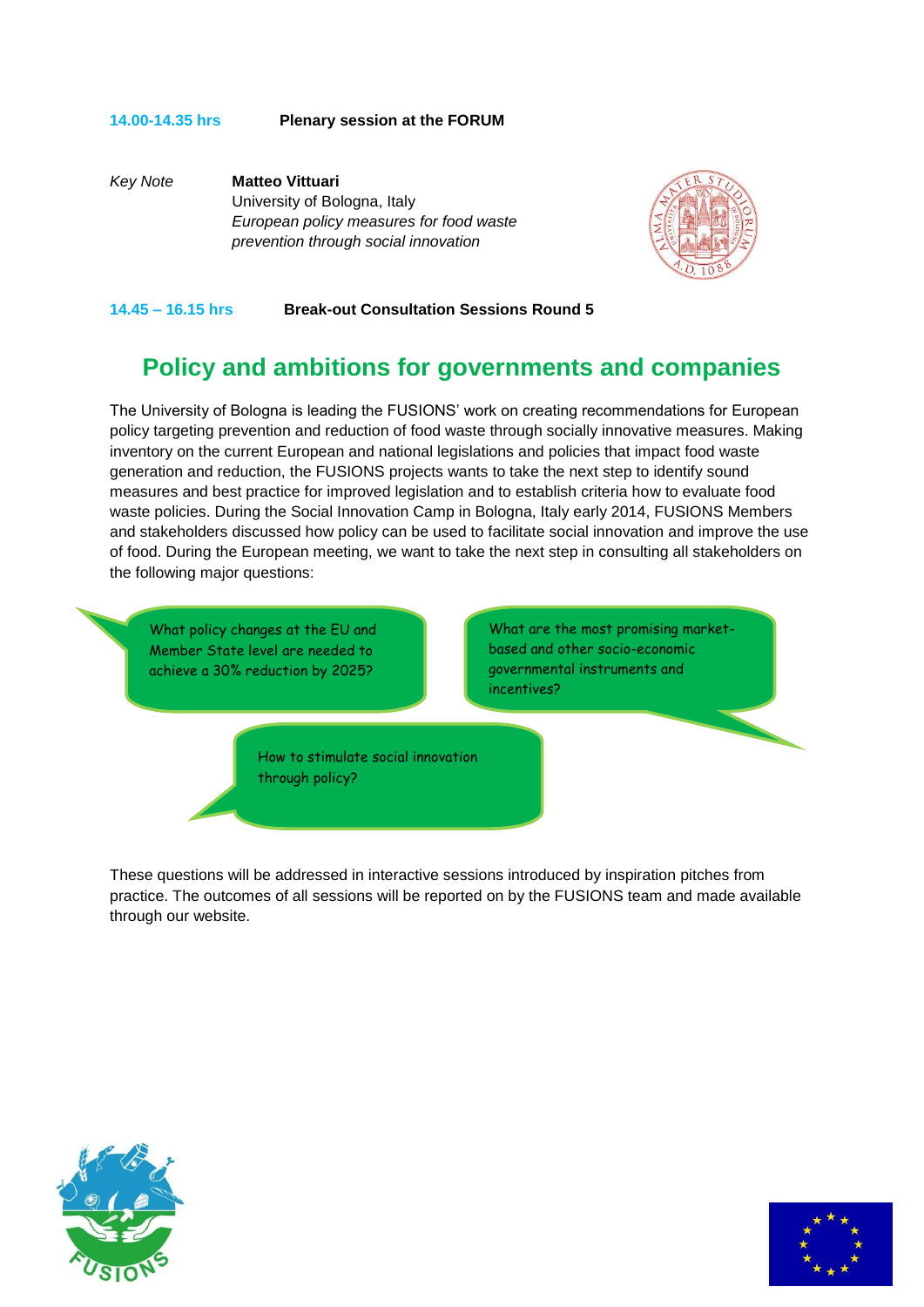#### **Session 5.1: Policy changes to meet a 30% reduction target by 2025**

This session will target the following questions:

- What policy changes and improvements are needed at the EU level to meet the target of 30% of reduction by 2025?
- $\triangleright$  What changes at the national level?
- $\triangleright$  What are the roles of different departments, stakeholders and geographical regions in effecting those changes?
- *Moderated by* **Silvia Gaiani** University of Bologna, Italy



*Inspiration Pitches*

**Anne-Laure Gassin** EC DG Health & Consumers *EU Policy developments towards 2025*



**Julian Parfitt** Anthesis Group, UK *On the UK House of Lords' Inquiry into Food Waste & EU policy*



#### **Paula Policarpo**

DariaCordar, Portugal *Cooperation on the Portuguese food waste prevention action plan including legislation & sharing of best practices, food security and food safety*



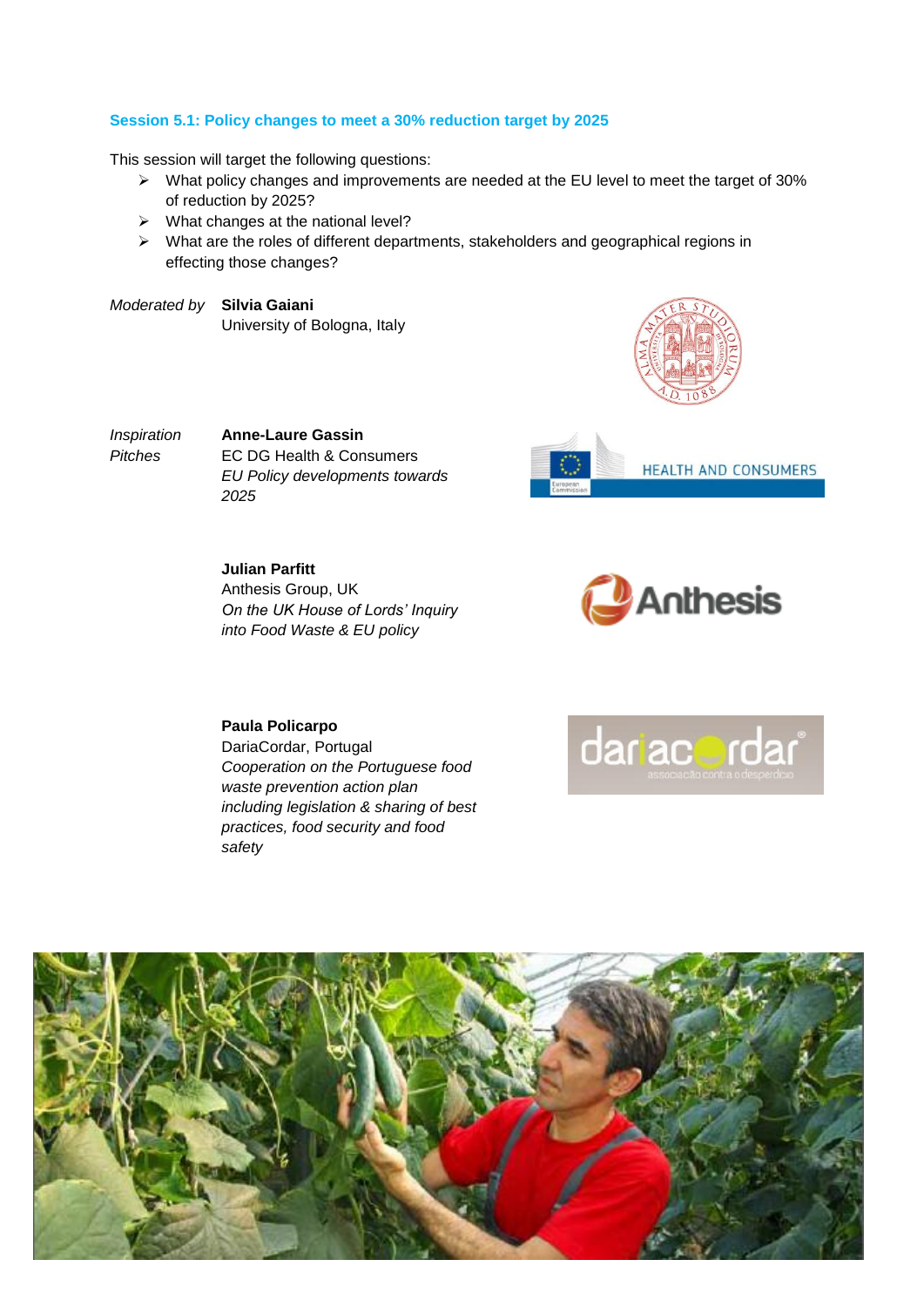

#### **Session 5.2: Market-based instruments and other socio-economic incentives**

This session will target the following questions:

- $\triangleright$  What are the most promising market-based instruments and other socio-economic incentives as specific policy measures for stimulating food waste prevention and reduction?
- What could fiscal benefits contribute to private investments specifically addressing food waste reduction/prevention?
- $\triangleright$  Should governments establish specific taxes or fees by charging food waste produced at the different levels of the food chain through a system of compulsory protocols, targets and standards?

*Moderated by* **Lusine Aramyan** Wageningen UR, NL



#### *Inspiration Pitches* **Jolanda Soons-Dings**  EUPPA - European Potato Processors' Association *Position statement on targeting food waste from the European potato processing industry's perspective*



#### **François Tasmowski**  McCain, France *Socially innovative gleaning activities in practice to prevent food waste*

#### **Lisa Bennett**

Greater London Authority, UK *Practical cooperation with small and medium-sized enterprises in food business from across London to reduce food waste and divert surplus food to charities*



#### **GREATERLONDON AUTHORITY**